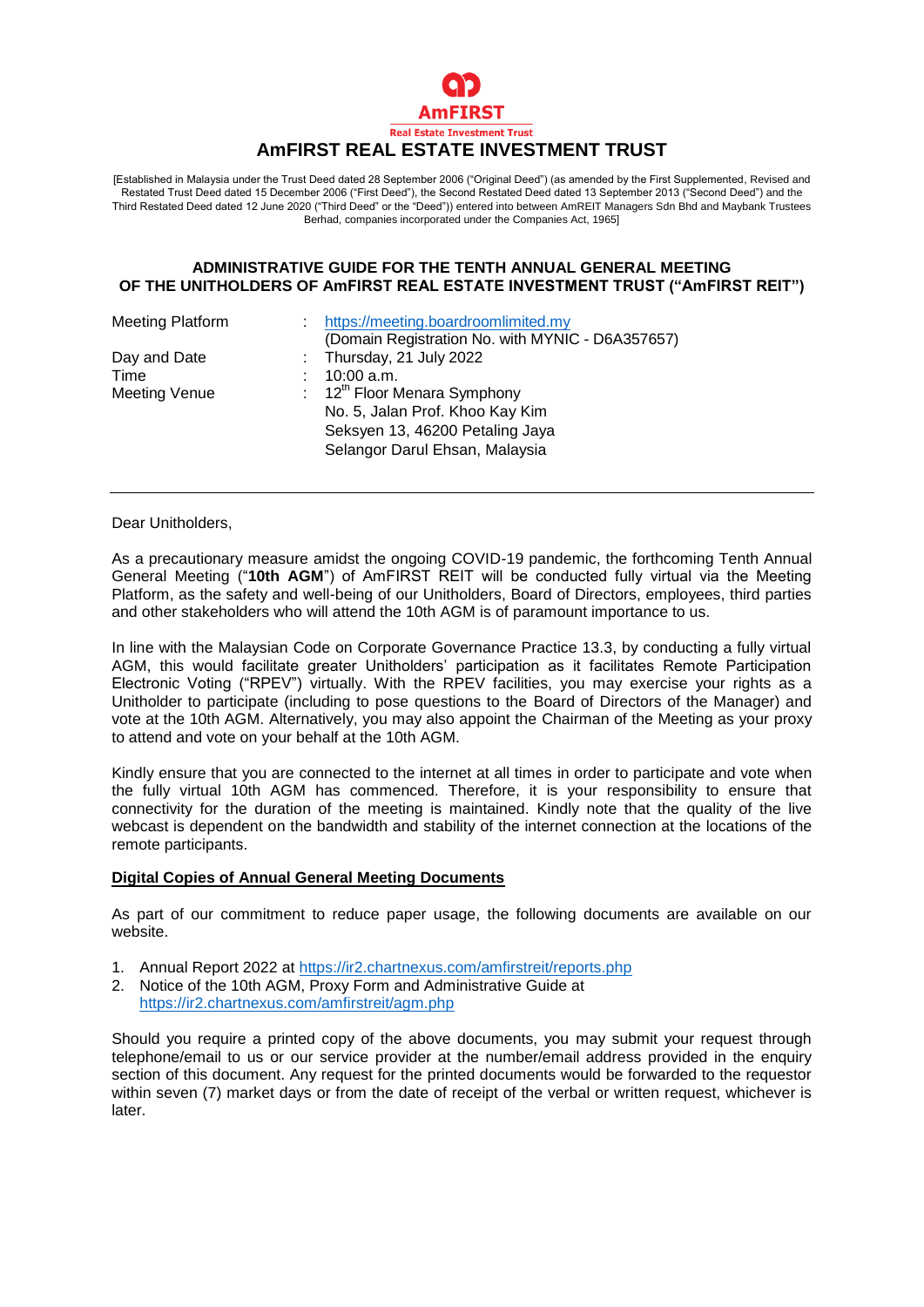# **Meeting Venue**

Unitholders are not allowed to participate in the 10th AGM at the Meeting Venue as the venue is only meant to facilitate the conduct of the fully virtual 10th AGM. Unitholders who turn up at the Meeting Venue would be requested to leave the venue.

# **Entitlement to Participate the 10th AGM**

In respect of deposited securities, only Unitholders whose names appear on the Record of Depositors on 14 July 2022 (General Meeting Record of Depositors) shall be eligible to participate at the 10th AGM or appoint proxy(ies) to participate and vote on his/her behalf.

# **Form(s) of Proxy**

Unitholders are encouraged to go online, participate, and vote at the 10th AGM using remote participation and electronic voting facilities. If you are not able to participate, you can appoint the Chairman of the meeting as your proxy and indicate the voting instructions in the Proxy Form.

You may download the Proxy Form from our website at [https://ir2.chartnexus.com/amfirstreit/agm.php.](https://ir2.chartnexus.com/amfirstreit/agm.php)

Please ensure that the original Proxy Form is deposited at our Share Registrar's office at Boardroom Share Registrars Sdn Bhd at 11th Floor, Menara Symphony, No. 5, Jalan Prof. Khoo Kay Kim, Seksyen 13, 46200 Petaling Jaya, Selangor Darul Ehsan, Malaysia not less than forty-eight (48) hours before the time appointed for holding the meeting. Details of our Share Registrar's office can be found in the enquiry section of this document.

Alternatively, you may deposit your Proxy Form by electronic means through Boardroom Smart Investor Portal ("BSIP") at [https://investor.boardroomlimited.com](https://investor.boardroomlimited.com/) to login and deposit your Proxy Form electronically, also forty-eight (48) hours before the meeting.

## **Revocation of Proxy**

If you have submitted your Proxy Form and subsequently decide to appoint another person or wish to participate in our fully virtual 10th AGM by yourself, please write in to [bsr.helpdesk@boardroomlimited.com](mailto:bsr.helpdesk@boardroomlimited.com) to revoke the earlier appointed proxy forty-eight (48) hours before the meeting.

## **Voting Procedure**

Pursuant to Paragraph 8.29A of the Main Market Listing Requirements of Bursa Malaysia Securities Berhad, voting at the AGM will be conducted by poll. Poll administrator and Independent Scrutineers will be appointed to conduct the polling process and verify the results of the poll respectively.

| <b>Procedure</b>               |                                                                   | <b>Action</b>                                                                                                                                                                                                                                                                                                                                                                                                                                                                                                                                                                                                    |  |  |  |
|--------------------------------|-------------------------------------------------------------------|------------------------------------------------------------------------------------------------------------------------------------------------------------------------------------------------------------------------------------------------------------------------------------------------------------------------------------------------------------------------------------------------------------------------------------------------------------------------------------------------------------------------------------------------------------------------------------------------------------------|--|--|--|
| Before the day of the 10th AGM |                                                                   |                                                                                                                                                                                                                                                                                                                                                                                                                                                                                                                                                                                                                  |  |  |  |
| 1.                             | <b>Register Online</b><br>with Boardroom<br><b>Smart Investor</b> | [Note: If you have already signed up with BSIP, you are not required to<br>register. You may proceed to Step 2.]                                                                                                                                                                                                                                                                                                                                                                                                                                                                                                 |  |  |  |
|                                | Portal ("BSIP")                                                   | Access BSIP at https://investor.boardroomlimited.com<br>a.<br>Click "Register" to sign up as a user.<br>b.<br>Complete registration and upload softcopy of MyKad (front and back)<br>с.<br>or Passport in JPEG, PNG, or PDF format.<br>d. You will receive an email from BSIP for email address verification.<br>Click "Verify Email Address" to proceed with the registration.<br>Once your email address is verified, you will be re-directed to BSIP for<br>е.<br>verification of your mobile number. Click "Request OTP Code" and an<br>OTP code will be sent to the registered mobile number. Click "Enter" |  |  |  |

## **Steps for registration for remote participation and electronic voting**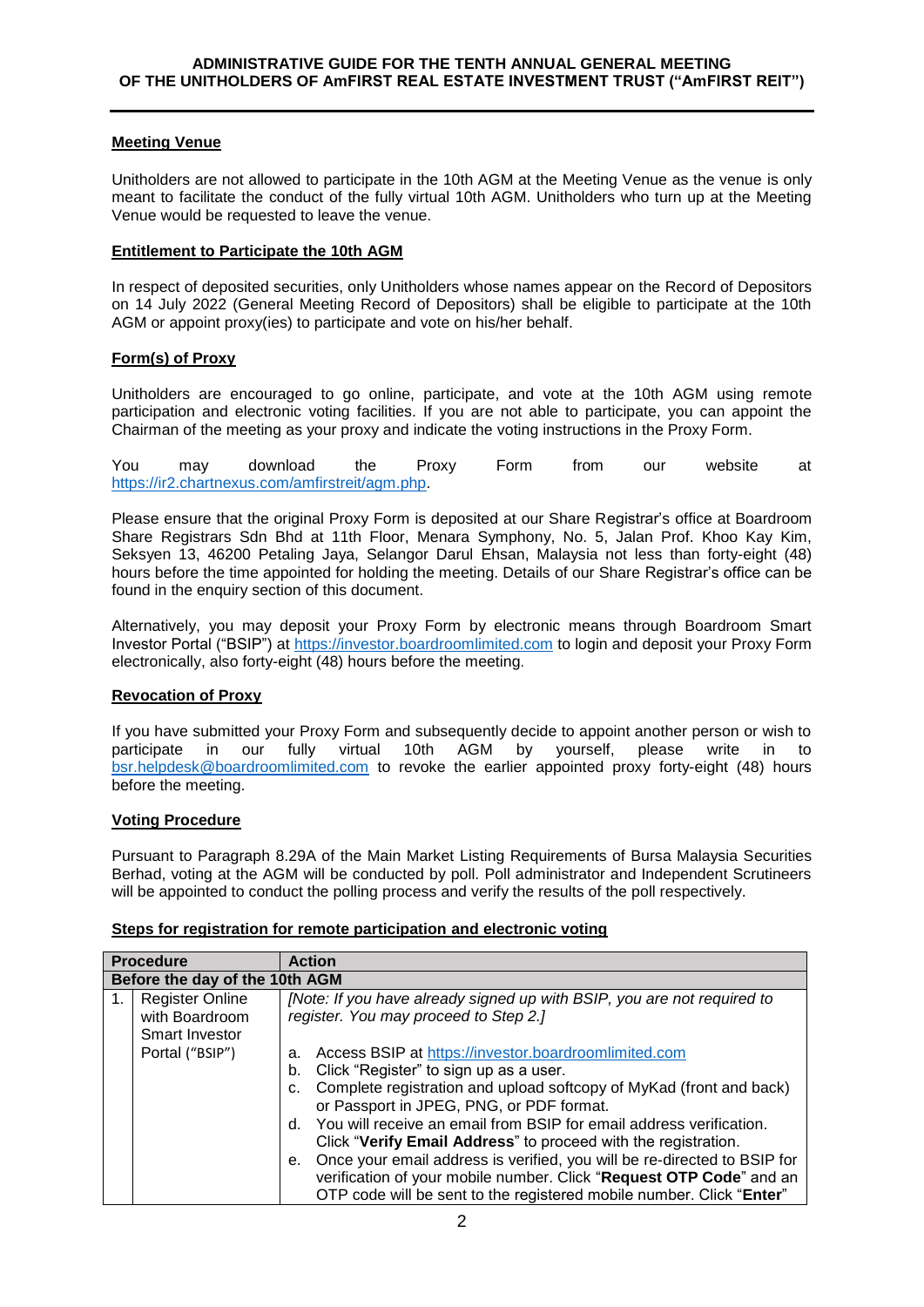### **ADMINISTRATIVE GUIDE FOR THE TENTH ANNUAL GENERAL MEETING OF THE UNITHOLDERS OF AmFIRST REAL ESTATE INVESTMENT TRUST ("AmFIRST REIT")**

|    |                                                      | to enter the OTP code to complete the process.<br>Your registration will be verified and approved within one (1) business<br>f.<br>day and an email notification will be provided. You can login to BSIP<br>at https://investor.boardroomlimited.com with the email address and<br>password that you have provided during the registration to proceed<br>with the next step.                          |  |
|----|------------------------------------------------------|-------------------------------------------------------------------------------------------------------------------------------------------------------------------------------------------------------------------------------------------------------------------------------------------------------------------------------------------------------------------------------------------------------|--|
|    | <b>Procedure</b>                                     | <b>Action</b>                                                                                                                                                                                                                                                                                                                                                                                         |  |
|    | Before the day of the 10th AGM                       |                                                                                                                                                                                                                                                                                                                                                                                                       |  |
| 2. | <b>Submit Request</b><br>for Remote<br>Participation | Registration for remote access will be opened at 5:00 p.m. on Tuesday,<br>31 May 2022. Please note that the closing time to submit your request is<br>at 10:00 a.m. on Tuesday, 19 July 2022 (forty-eight (48) hours before the<br>commencement of the 10th AGM).<br><b>Individual Unitholders</b>                                                                                                    |  |
|    |                                                      |                                                                                                                                                                                                                                                                                                                                                                                                       |  |
|    |                                                      | a. Access BSIP at https://investor.boardroomlimited.com using your<br>User ID (registered email address) and Password.<br>b. Select "AmFIRST REAL ESTATE INVESTMENT TRUST 10TH<br>ANNUAL GENERAL MEETING" from the list of Corporate Meetings<br>and click "Enter".<br>c. Click on "Register for RPEV".                                                                                               |  |
|    |                                                      | d. Read and accept the General Terms and Conditions by clicking<br>"Next".                                                                                                                                                                                                                                                                                                                            |  |
|    |                                                      | e. Enter your CDS Account Number and thereafter submit your request.                                                                                                                                                                                                                                                                                                                                  |  |
|    |                                                      | e-Proxy Lodgment - Individual Unitholders                                                                                                                                                                                                                                                                                                                                                             |  |
|    |                                                      | a. Access BSIP at https://investor.boardroomlimited.com using your                                                                                                                                                                                                                                                                                                                                    |  |
|    |                                                      | User ID (registered email address) and Password.<br>Select "AmFIRST REAL ESTATE INVESTMENT TRUST 10TH<br>b.<br>ANNUAL GENERAL MEETING" from the list of Corporate Meetings<br>and click "Enter".                                                                                                                                                                                                      |  |
|    |                                                      | c. Click on "Submit e-Proxy Form".                                                                                                                                                                                                                                                                                                                                                                    |  |
|    |                                                      | d. Read and accept the General Terms and Conditions by clicking<br>"Next".                                                                                                                                                                                                                                                                                                                            |  |
|    |                                                      | e. Enter your CDS Account Number and indicate the number of<br>securities.                                                                                                                                                                                                                                                                                                                            |  |
|    |                                                      | Appoint your proxy(ies) or the Chairman of the Meeting, and enter the<br>required particulars for your proxy(ies).                                                                                                                                                                                                                                                                                    |  |
|    |                                                      | g. Indicate your voting instructions - FOR or AGAINST or ABSTAIN. If<br>you wish to have your proxy(ies) to act upon his/her discretion, please<br>indicate DISCRETIONARY.                                                                                                                                                                                                                            |  |
|    |                                                      | h. Review and confirm your proxy(ies) appointment.                                                                                                                                                                                                                                                                                                                                                    |  |
|    |                                                      | Click "Apply".<br>Τ.<br>Download or print the e-Proxy Form acknowledgement.<br>j.                                                                                                                                                                                                                                                                                                                     |  |
|    |                                                      |                                                                                                                                                                                                                                                                                                                                                                                                       |  |
|    |                                                      | <b>Corporate Unitholders, Authorised Nominee and Exempt</b><br><b>Authorised Nominee</b>                                                                                                                                                                                                                                                                                                              |  |
|    |                                                      | Write in to <b>bsr.helpdesk@boardroomlimited.com</b> by providing the<br>а.<br>name of Member, CDS Account Number accompanied with the<br>Certificate of Appointment of Corporate Representative or Form of<br>Proxy to submit the request.<br>b. Please provide a copy of Corporate Representative's MyKad (front<br>and back) or Passport in JPEG, PNG, or PDF as well as his/her email<br>address. |  |
|    |                                                      |                                                                                                                                                                                                                                                                                                                                                                                                       |  |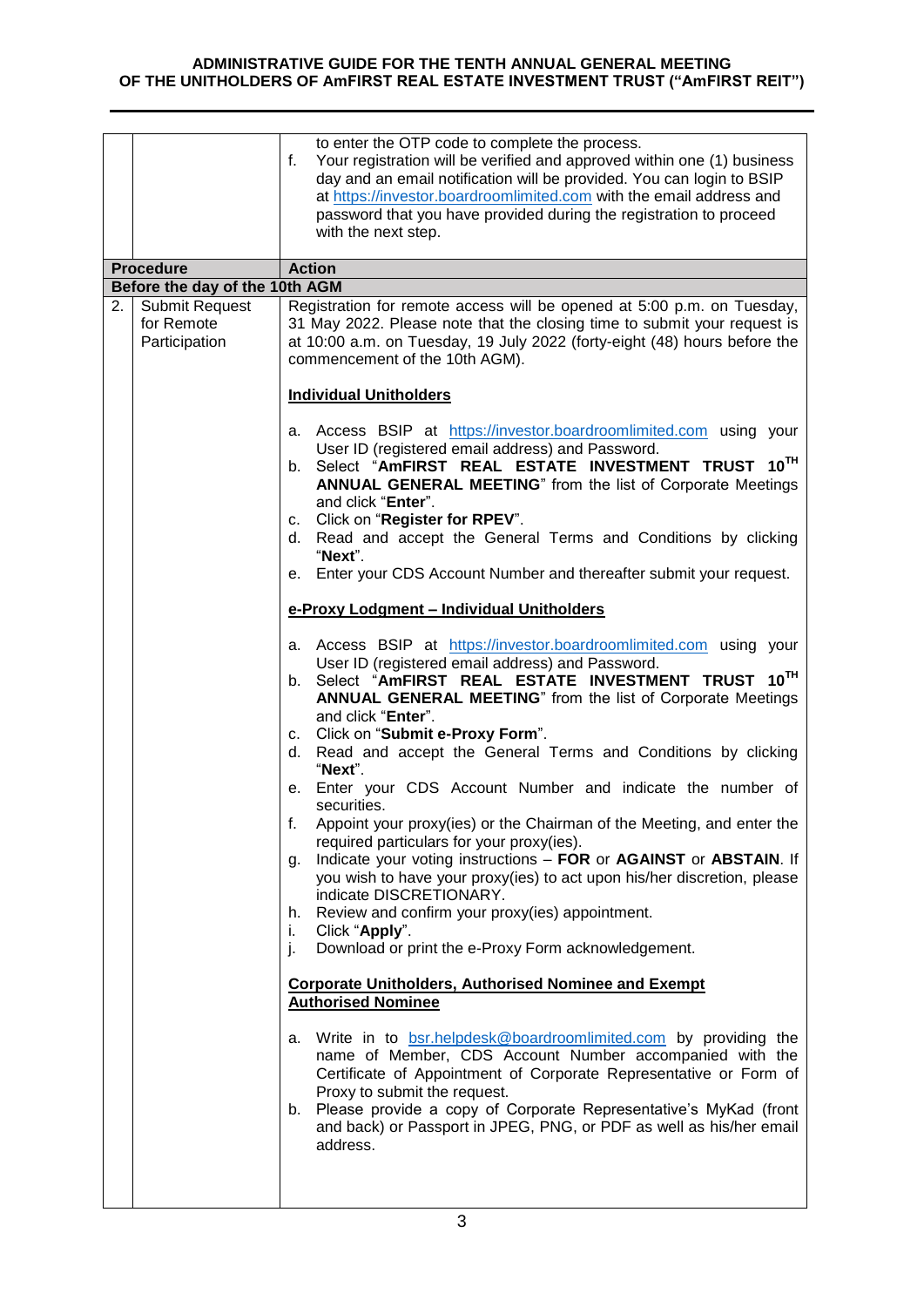### **ADMINISTRATIVE GUIDE FOR THE TENTH ANNUAL GENERAL MEETING OF THE UNITHOLDERS OF AmFIRST REAL ESTATE INVESTMENT TRUST ("AmFIRST REIT")**

| 3. | <b>Email Notification</b>    | a. You will receive notification(s) from Boardroom that your request(s)<br>has/have been received and is/are being verified.<br>Upon system verification against the General Meeting Record of<br>b.<br>Depositories as at 14 July 2022, you will receive an email from<br>Boardroom either approving or rejecting your registration for remote<br>participation.<br>If your registration for remote participation is approved, you will<br>C.<br>receive an email notification from Boardroom with the Meeting ID<br>together with your remote access user ID and password. |
|----|------------------------------|------------------------------------------------------------------------------------------------------------------------------------------------------------------------------------------------------------------------------------------------------------------------------------------------------------------------------------------------------------------------------------------------------------------------------------------------------------------------------------------------------------------------------------------------------------------------------|
|    | On the day of the 10th AGM   |                                                                                                                                                                                                                                                                                                                                                                                                                                                                                                                                                                              |
| 4. | Login to Meeting<br>Platform | The Meeting Platform will be opened for login one (1) hour before the<br>a.<br>commencement of the 10th AGM.<br>b. The Meeting Platform can be accessed via one of the following:-<br>Scan the QR Code provided in the email notification;<br>≻<br>Navigate to the website at https://meeting.boardroomlimited.my<br>➤<br>Insert the Meeting ID number and sign in with the user ID and<br>c.<br>password provided to you via the email notification in Step 3(c).                                                                                                           |
| 5. | Participate                  | [Note: Questions submitted online via Meeting Platform will be moderated<br>before being sent to the Chairman to avoid repetition. Minority<br>Shareholders Watch Group's questions and answers will be presented<br>during the 10th AGM.]<br>If you would like to expand the live webcast, select the<br>а.<br>broadcast icon.<br>If you would like to ask a question during the 10th AGM,<br>b.<br>please select the messaging icon.<br>c. Type your message within the chat box, once completed<br>click the send button.                                                 |
|    | On the day of the 10th AGM   |                                                                                                                                                                                                                                                                                                                                                                                                                                                                                                                                                                              |
| 6. | Voting                       | Once voting has been opened, the polling icon will appear with the<br>а.                                                                                                                                                                                                                                                                                                                                                                                                                                                                                                     |
|    |                              | resolutions and your voting choices.<br>To vote, please select your voting direction from the options provided.<br>b.<br>A confirmation message will appear to show your vote has been<br>received.<br>To change your vote, please select another voting direction.<br>c.<br>If you wish to cancel your vote, please press "Cancel".<br>d.                                                                                                                                                                                                                                   |
| 7. | End of<br>Participation      | Upon the announcement by the Chairman on the closure of the 10 <sup>th</sup> AGM,<br>the live webcast will end and the Messaging window will be disabled.                                                                                                                                                                                                                                                                                                                                                                                                                    |